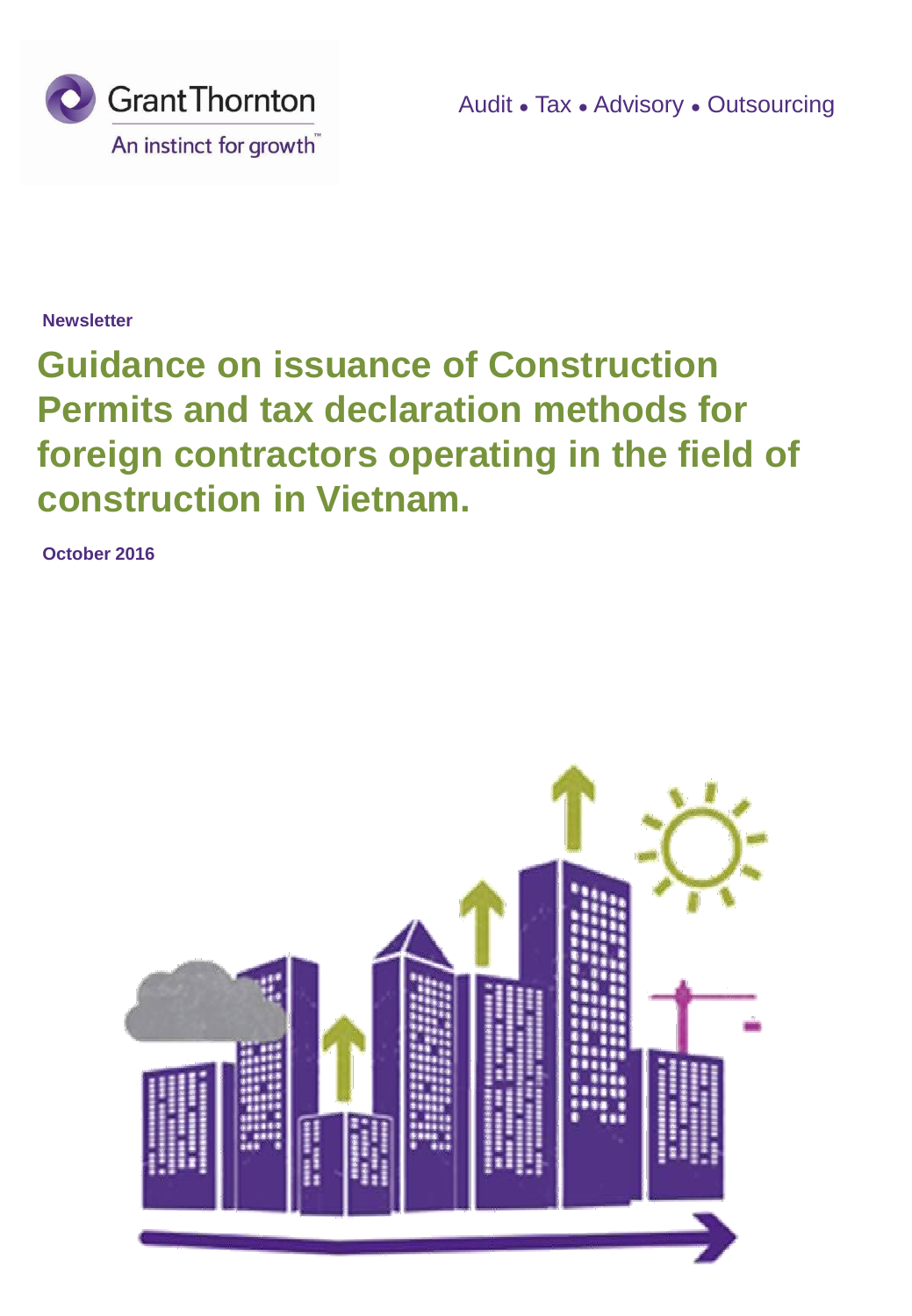**Guidance on issuance of Construction Permit for foreign contractors operating in the field of construction in Vietnam**

**The Ministry of Construction has promulgated Circular No. 14/2016/TT-BXD which provides guidance on granting the Construction Permits and managing foreign contractors operating in the field of construction, in Vietnam. This Circular is effective from 15th August 2016 and replaces Circular No. 01/2012/TT-BXD dated 8th May 2012. Scope of the Circular:**

This Circular applies to foreign contractors performing construction activities in Vietnam, including:

- Formulation of construction planning;
- Formulation of construction investment project;
- Construction survey;
- Construction design;
- Construction execution;
- Construction supervision;
- Construction project management;
- Selection of contractors;
- Pre-acceptance testing, handover of the work for exploitation or use ;
- Warranty and maintenance;
- Supply of technological materials and equipment accompanying technical services related to construction work; and
- Other activities related to construction. **Application dossier for granting Construction Permit to a foreign organization includes:**
- 1. An application dossier for granting a Construction Permit in Vietnamese following the standard template;
- 2. A copy or a digital file containing a color copy of the original which is an image or other format (\*.pdf) of bid-result or decision on contractor selection or construction contract, etc;
- 3. A copy or a digital file containing color copies of the originals which are images or other format (\*.pdf) of Establishment License (or Certificate of Business Registration of the organization) and

Practice Certificates (if any) issued by the country being the home country of the foreign contractor or by the country where the construction project is conducted;

- 3. A digital file containing color copies of the originals which are images or other format (\*.pdf) of report on experience in related construction activities following the prescribed format and the audited financial reports for the last three years (for cases where the contractors execute projects not subject to Law on bidding in Vietnam);
- 4. A digital file containing color copies of the originals which are images or other format (\*.pdf) of consortium contracts with Vietnamese contractors or contracts with Vietnamese sub-contractors (as mentioned in the bid dossier) which specify the tasks of the Vietnamese contractors;
- 5. A lawful power of attorney to persons who are not the legal representatives of the contractor in the prescribed format;
- 6. A digital file containing a color copy of the original which is an image or other format (\*.pdf) of decision on project investment or investment certificate or approval on investment policies.

#### Note:

- The Establishment License or the Certificate of Business Registration issued by foreign authorities must be consularised and legalized, unless an international treaty in which Vietnam and the relevant country are signatories contains provisions on consular legalization exemption. Documents made in foreign languages must be translated into Vietnamese and the translations must be notarized/authenticated according to Vietnamese Laws.
- After receiving the Construction Permit, if the foreign contractor wishes to make any modifications to the name or address of the foreign contractor or any changes to parties of the consortium or a sub-contractors or other contents of the granted Construction Permit, such foreign contractor will have to submit an application for modification of the Construction Permit.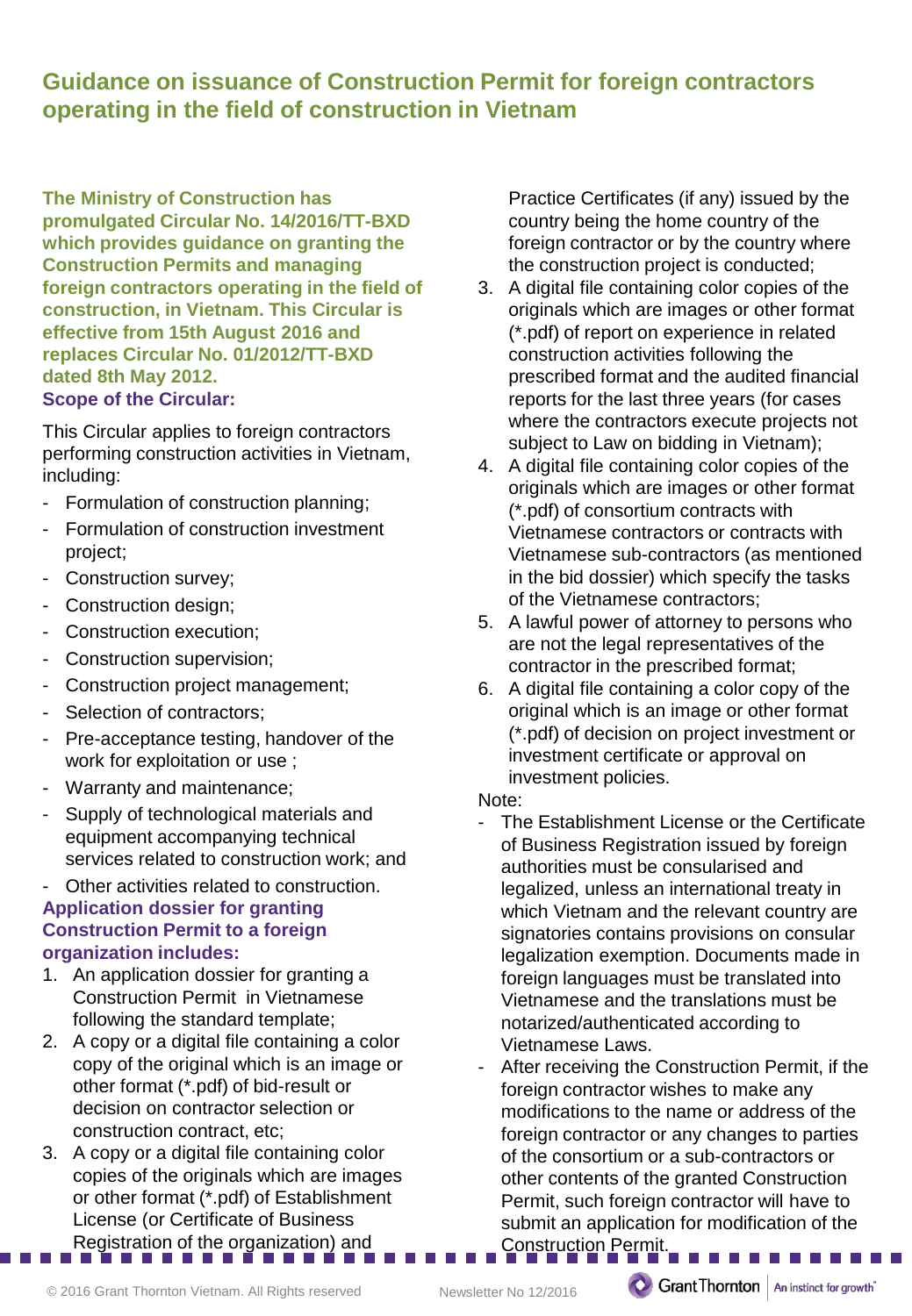## **Guidance on granting the Construction Permit for foreign contractors operating in the field of construction in Vietnam (cont.)**

#### **Compliance requirements after being granted Construction Permit:**

- After obtaining a Construction Permit, the foreign contractor will establish an Executive Office at the place where the project is located and register name, phone number, fax number, e-mail address, seal, bank account and tax code of the Executive Office. After registeration of the information of the Executive Office, the foreign contractor will send a written notification directly or by post to the local Construction Department where the project is located.
- Periodically on December 20th every year, the foreign contractor will send reports on contract execution status in the prescribed format to the licensing authority and the local Construction Department where the project is located.

#### **Revocation of the Construction Permit:**

A foreign contractor will have their Construction Permit revoked in any of the following cases:

- 1. The foreign contractor fails to rectify a violation when receiving the more than two written requests from the of relevant authorities.
- 2. The foreign contractor has incurred penalties for administrative violations in relation to activities mentioned in the Construction Permit on more than two occasions.



#### **Responsibilities of the Investors/Project owners**

- With regards to applications for obtaining a Construction Permit without a contract, the foreign contractor has to present the Construction Permit issued by licensing authorities to the investor/project owner within 30 days from signing of the contract. Failing which, the execution of the contract has to be suspended until the license is available;
- Together with the foreign contractor to register the import/export of material, machinery and equipment related to the contract execution;
- To supervise the foreign contractor executing the consortium contract with the Vietnamese contractors or the contracts with Vietnamese sub-contractors;
- To consider the capacity on supply of domestic construction equipment before negotiating on the list of construction machinery and equipment of the foreign contractor which will be subject of an application for temporary import and re-export;
- To consider the capacity of technical labor supply in Vietnam before negotiating with the foreign contractor on the list of foreign employees who will apply to come to Vietnam to work for the foreign contractor under the contract;
- To certify the final statement of imported material/equipment of the foreign contractor upon completion of the construction.
- The investor or the project owner to send a written notification on the functions and tasks of the foreign contractor carrying out the project management consultancy and supervising construction quality to other contractors and agencies in charge of construction quality management.

**C** Grant Thornton | An instinct for growth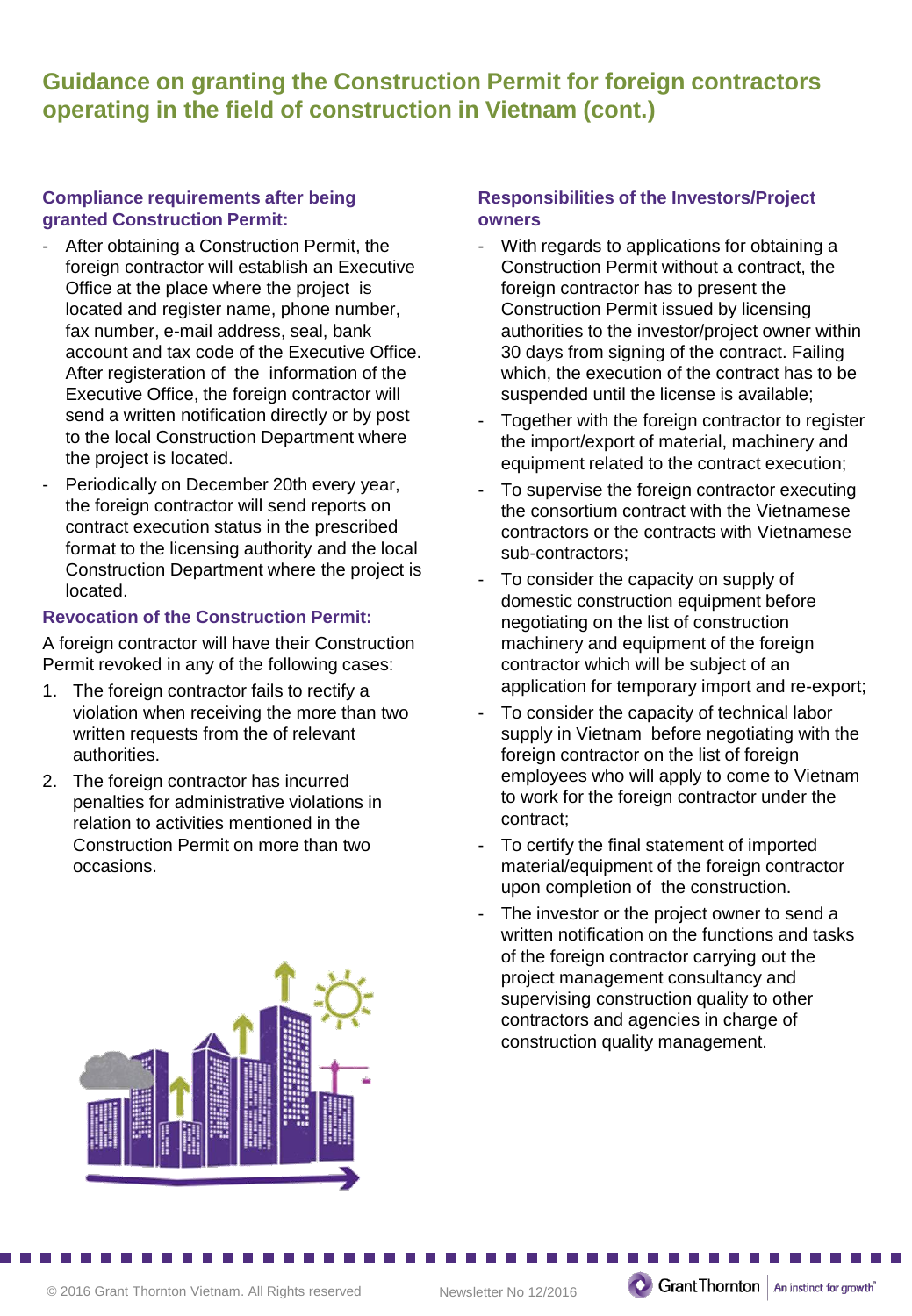### **Tax Declaration Methods Obligations Of Foreign Contractors And Employees That Enter Vietnam To Work For The Project**

Foreign contractors can choose one of the following tax declaration methods to declare the revenue earned from the contract signed with the investor:

- Deduction method; or
- Direct method; or
- Hybrid method.

Employees of the foreign contractor who come to Vietnam to work are required to carry out the administrative procedures in relation to Work Permit, Tax code registration, Personal Income Tax compliance regardless of whether such employees receive salary from the Executive Office.



## **Grant Thornton Vietnam's Assistance To Foreign Contractors**

Grant Thornton Vietnam is experienced in assisting foreign contractors performing construction projects in Vietnam, including: Consultancy on contract negotiation with the project owner or sub-contractors;

- 1. Consultancy on contract negotiation with the project owner or sub-contractors;
- 2. On behalf of the foreign contractor, to liaise with the Ministry of Construction for obtaining the Project Construction Permit;
- 3. Establishing the Executive Office;
- 4. Setup accounting system for management and tax declaration purposes;
- 5. Periodic report to the local Construction Department;
- 6. Carry out tax registration, tax declaration and tax finalization upon completion of project;
- 7. Register work permit for foreign employees to allow them to work for the project in Vietnam; and
- 8. Declare personal income tax for the foreign contractor's employees working for the project in Vietnam.

#### **Please kindly contact Grant Thornton Vietnam for detailed advice**

**C** Grant Thornton | An instinct for growth

© 2016 Grant Thornton Vietnam. All Rights reserved Newsletter No 12/2016